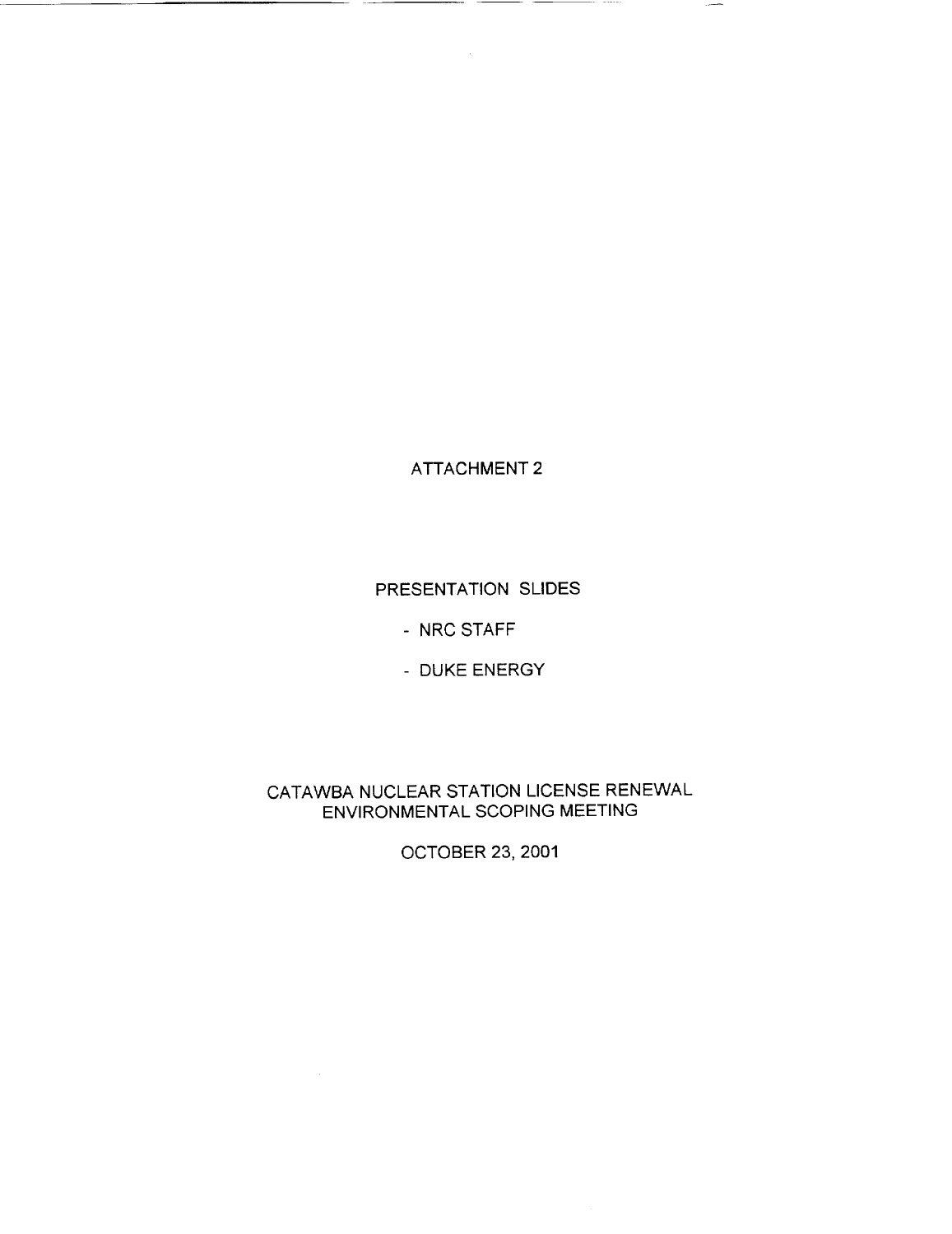





 $\geq$  Describe how to submit comments



k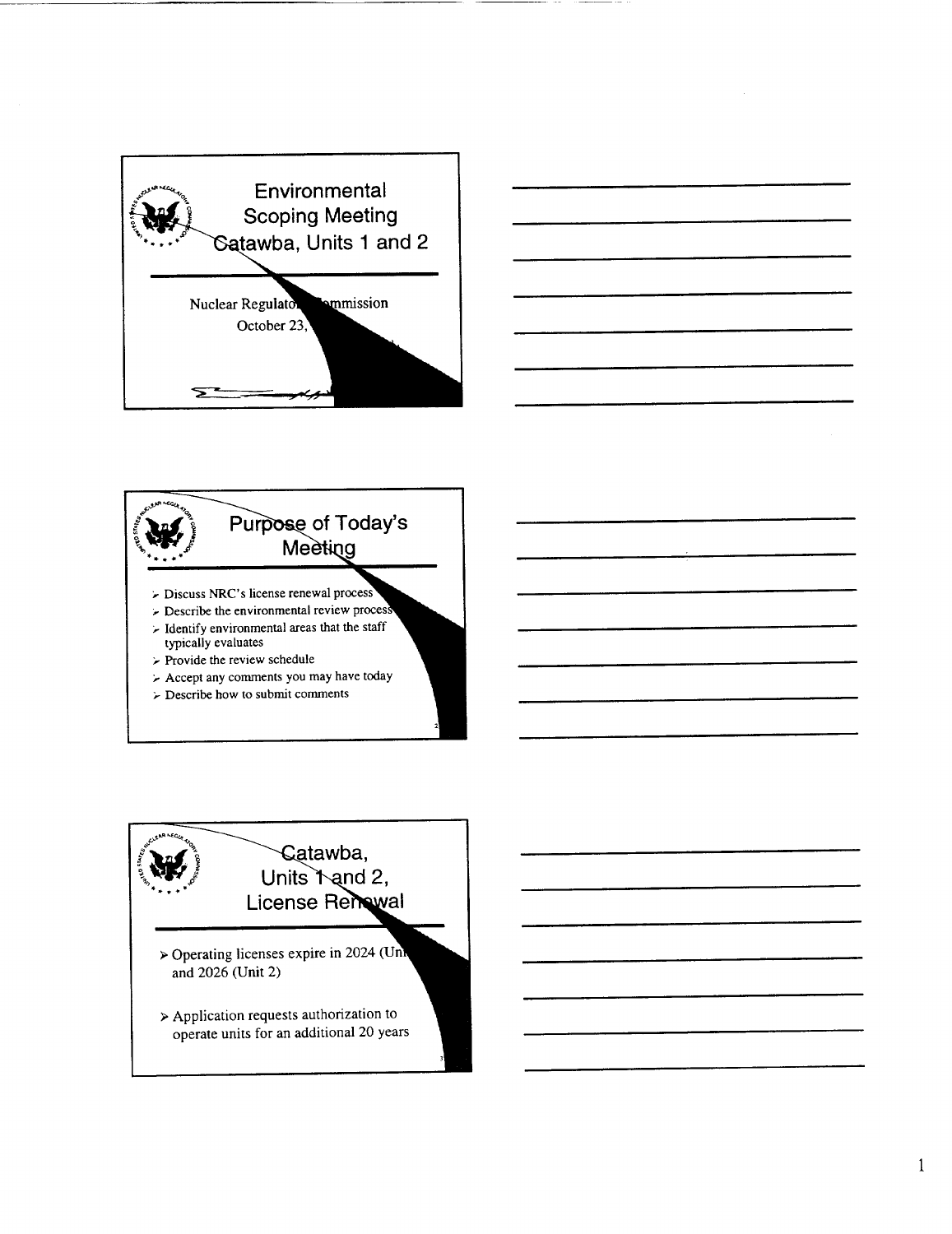



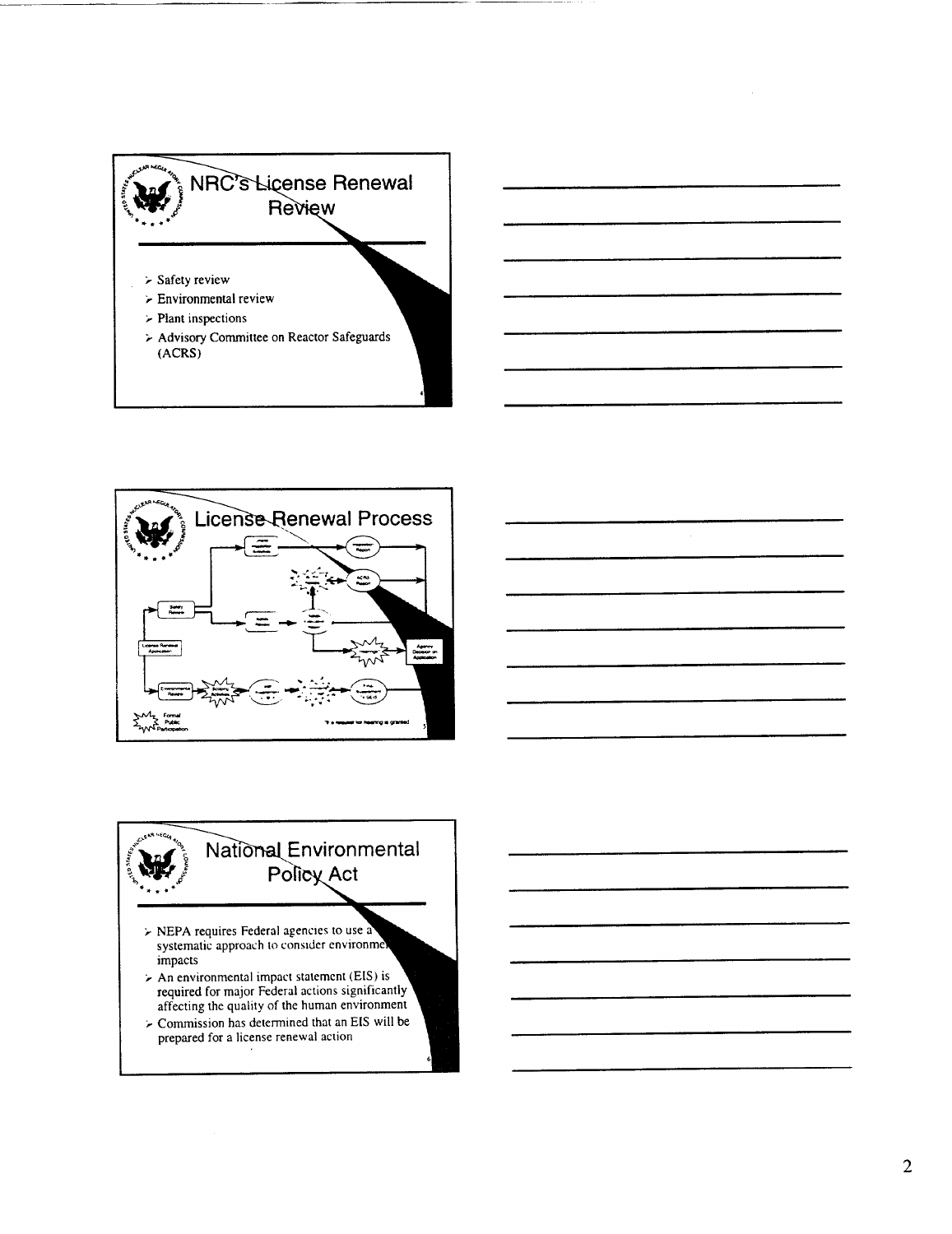







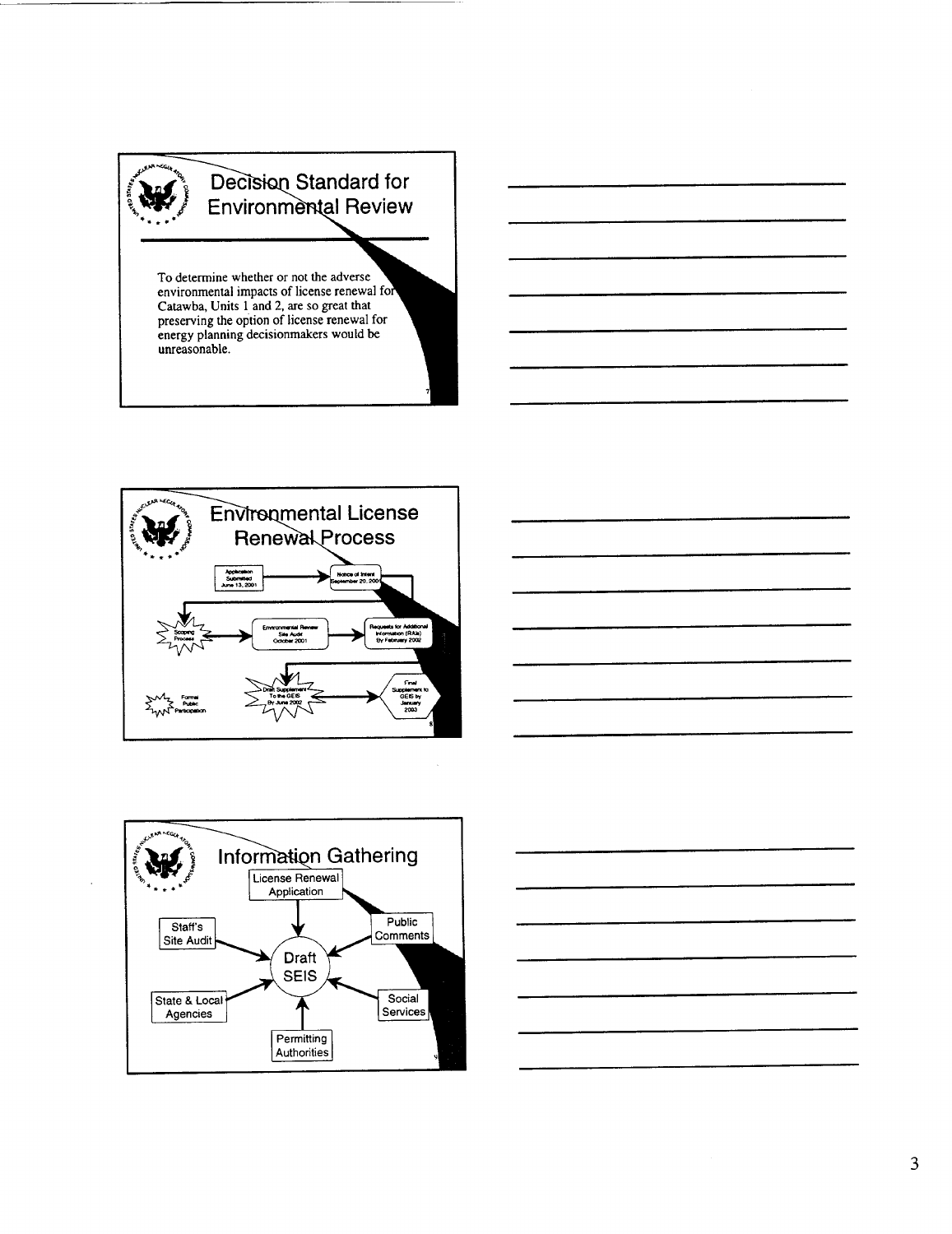





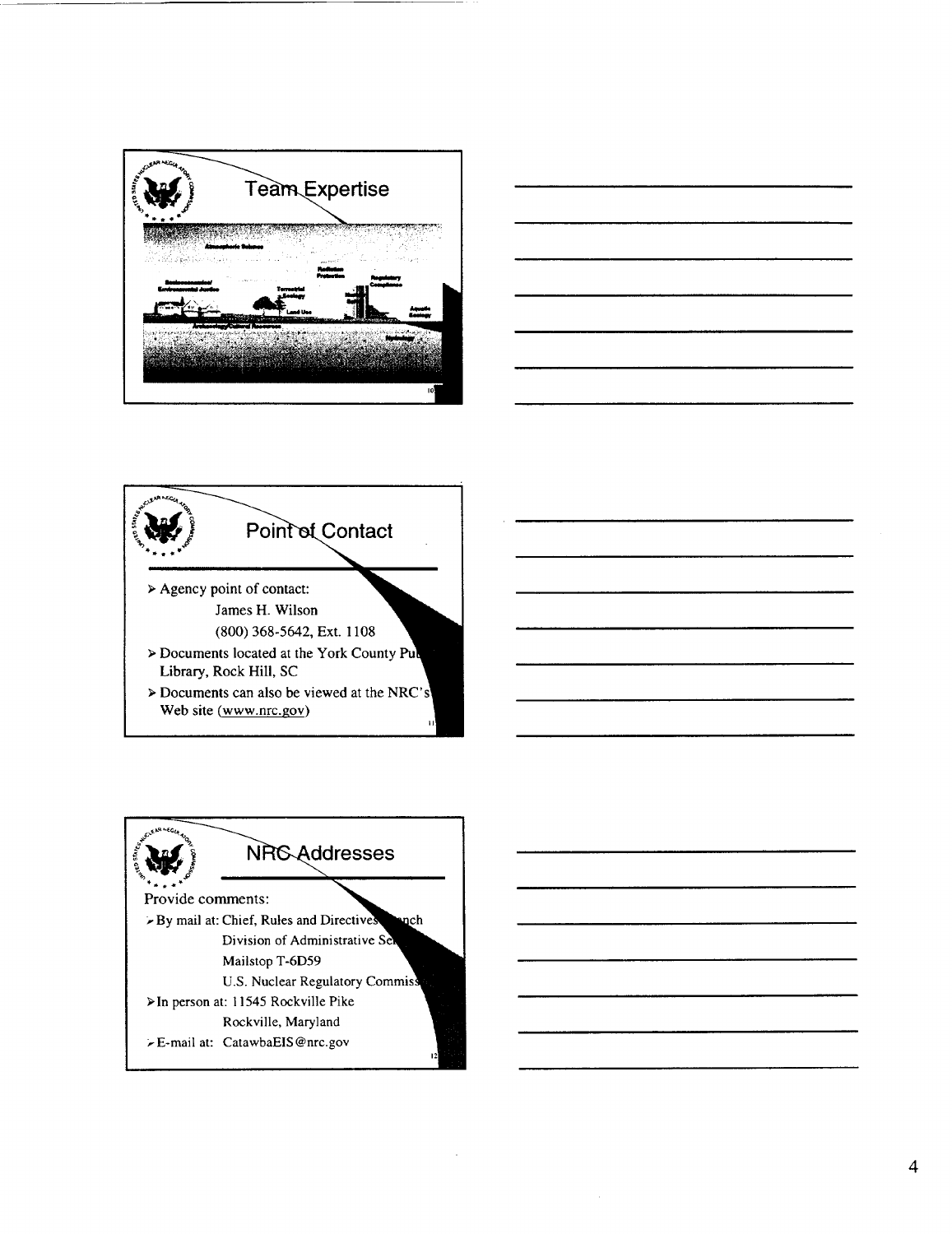



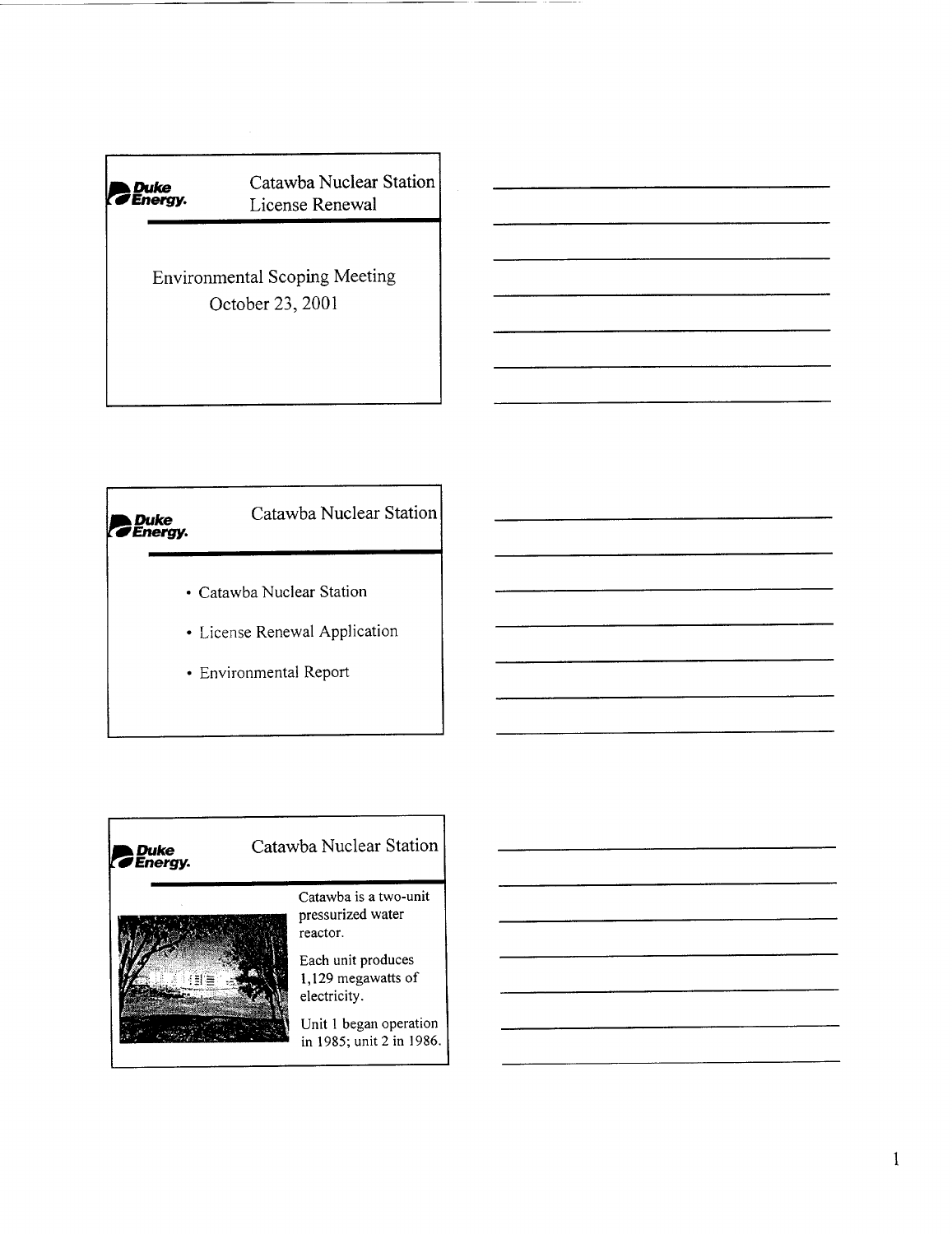





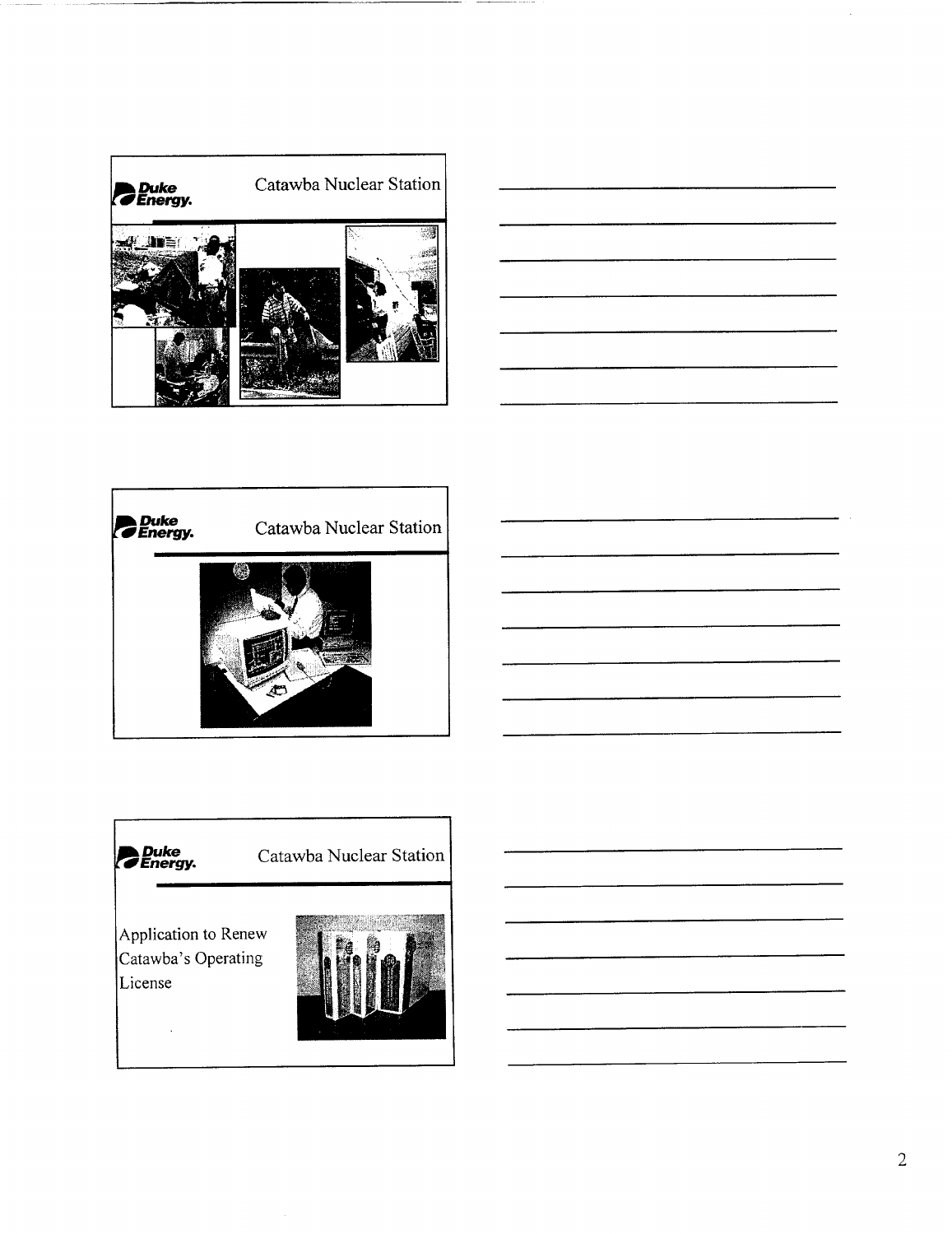